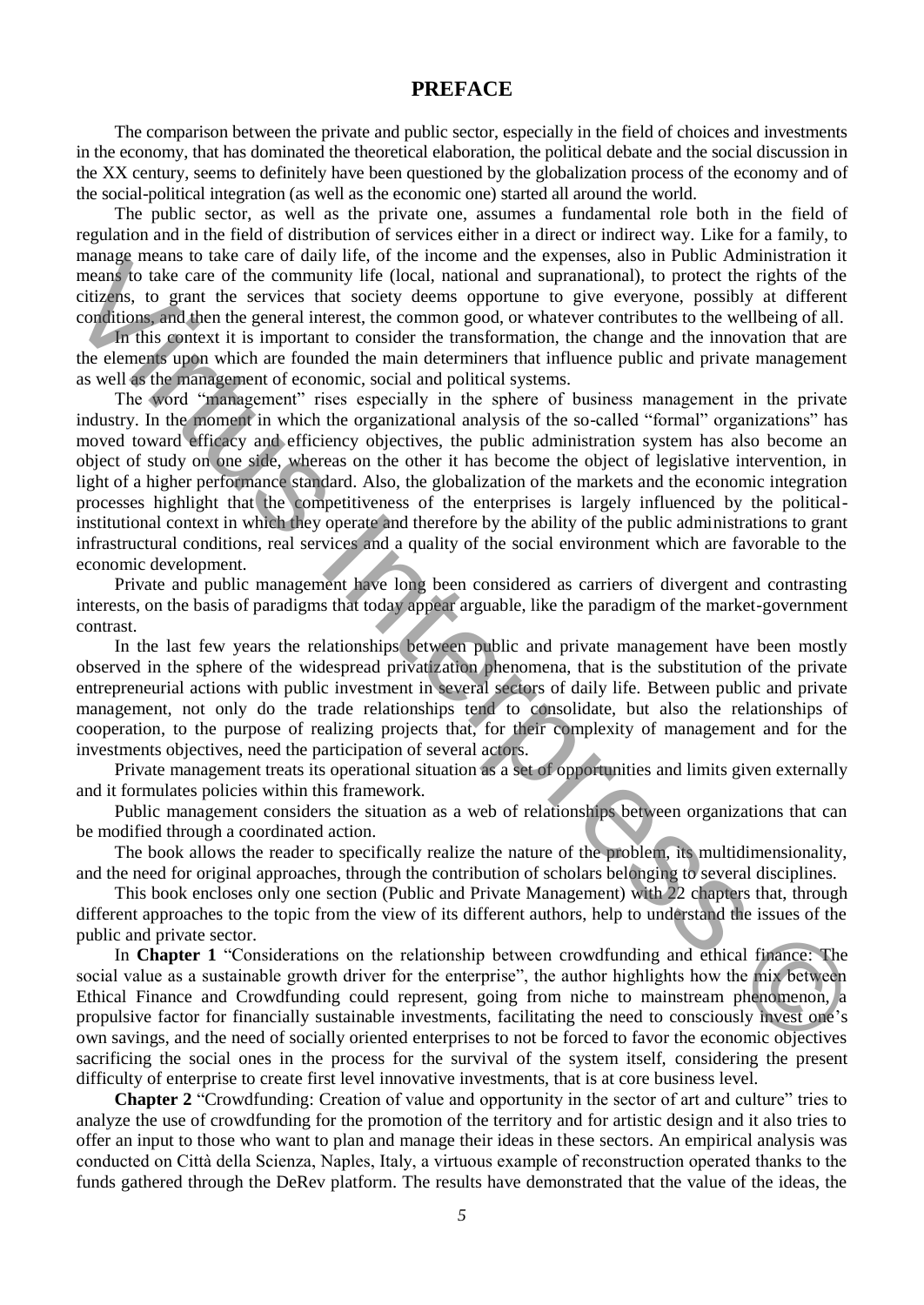spontaneous commitment, and the great web management have made it possible for the objective to be successfully reached.

**Chapter 3** "Risk management: The affirmation of the risk culture in the daily business conduct" is dedicated to the study of Risk Management that, in a macroeconomic context in which business vulnerability increases,, is increasingly at the center of the attention of many directors and managers, who ask for the methods for identifying, measuring and treating corporate risks from a systematic perspective.

Acting in a globalized economical context has led to the awareness to conform to situations that involve the management to more increasing complex risks. Risk management is a continuous, gradual and proactive process that involves the corporate strategy and it must be integrated into the culture of the organization.

**Chapter 4** "Maritime and port concessions in the Bolkestein Directive. Ongoing debate" intends to be a brief analysis of the state of play of the legislation on maritime and port concessions. First, the focus in on the proposal and implementation of the Bolkestein Directive and its effects. Then, the emphasis is put on the Italian Transposing Law of the Directive, later subject to infringement proceedings closed in 2012, and on the several judgments that have followed one another. Among these, the judgments of the Constitutional Court and those of the Council of State, aimed at recognizing the primacy of Community law on national laws, and against any kind of nationalism.

**Chapter 5** "Multiculturalism and internationalization: Intra and inter-organizational relationships management" presents some considerations about the internationalization of enterprises and the cultural diversity that companies have to face in order to develop their business. This is because the culture of single countries could influence the culture of the company and, more generally, the management; at the same time, the business culture may be somehow influenced by it. In fact, businessmen, in order to create value, must able to work with actors belonging to different cultures: cross cultural management could be a great useful help for this purpose. Moreover, businessmen should posses and be able to use good negotiation. Frame **C** (b) the formal material of the leadstotic Directive. Ongoing dohate" interests to the shield and part onessigns in the Bolkstacin Directive. Ongoing dohate" interests to the shield and part of the leadstotic one

**Chapter 6** "Financial leasing and its financing function within the Italian economic system" tries to analyze the range of the "leasing" phenomenon and the reasons behind its success, which can be identified, first of all, in the versatility of this type of contract as a tool of acquisition of factors of production, but also as an extreme business financing source. In the article, we will move on to explore the legal features of the contract and its financing function, highlighting its advantages compared to other ordinary means of financing, such as bank debt.

**Chapter 7** "Powers and managing functions of the insolvency administrator and the missing recording of the bankruptcy judgment: The protection needs of the buyer and enterprise regulations" moving from the examination of the managing function of the Insolvency Administrator, deals with the problem linked to the possibility, for him, to include, in the bankruptcy estate, an asset that the bankrupt has sold after the judgment has been pronounced, but before the related recording. The legal problem generating from this situation concerns the "enforceability" against the bankrupt's creditors, of the sales contract the bankrupt has entered to sell one of his unmovable assets, being it a sales contract registered before the recording of the bankruptcy judgment, despite being entered into after the ruling of it.

**Chapter 8** "The geographical transfer of the worker under the Italian law**"** examines the legal problems concerning, in the Italian legal system, the discipline on the geographical transfer of the worker. This having first of all as a reference the content of the art. 2103 del Codice civile il quale statuisce, in modo alquanto sintetico, che tale provvedimento del datore di lavoro può essere disposto soltanto per comprovate ragioni tecniche organizzative e produttive. 2103 of the Civil Code which states, in a very concise manner, that this provision of the employer can be arranged only for proven organizational and productive technical reasons.

**Chapter 9** "The new public management of the states in South America" presents the new public management in Latin America that is a series of administrative reforms involving management by objectives that uses indicators: quantitative use of privatization, separation between customers and contractors, disintegration of traditional administrative institutions, focusing of the State as a producer of public services, use of salary incentives, cost reduction and greater budget discipline. Use evaluation as a tool to improve the process.

**Chapter 10** "Public management and constitutional principles" highlights how the Italian system, the evolution that the executive function has had in the Government system, whose creation has historically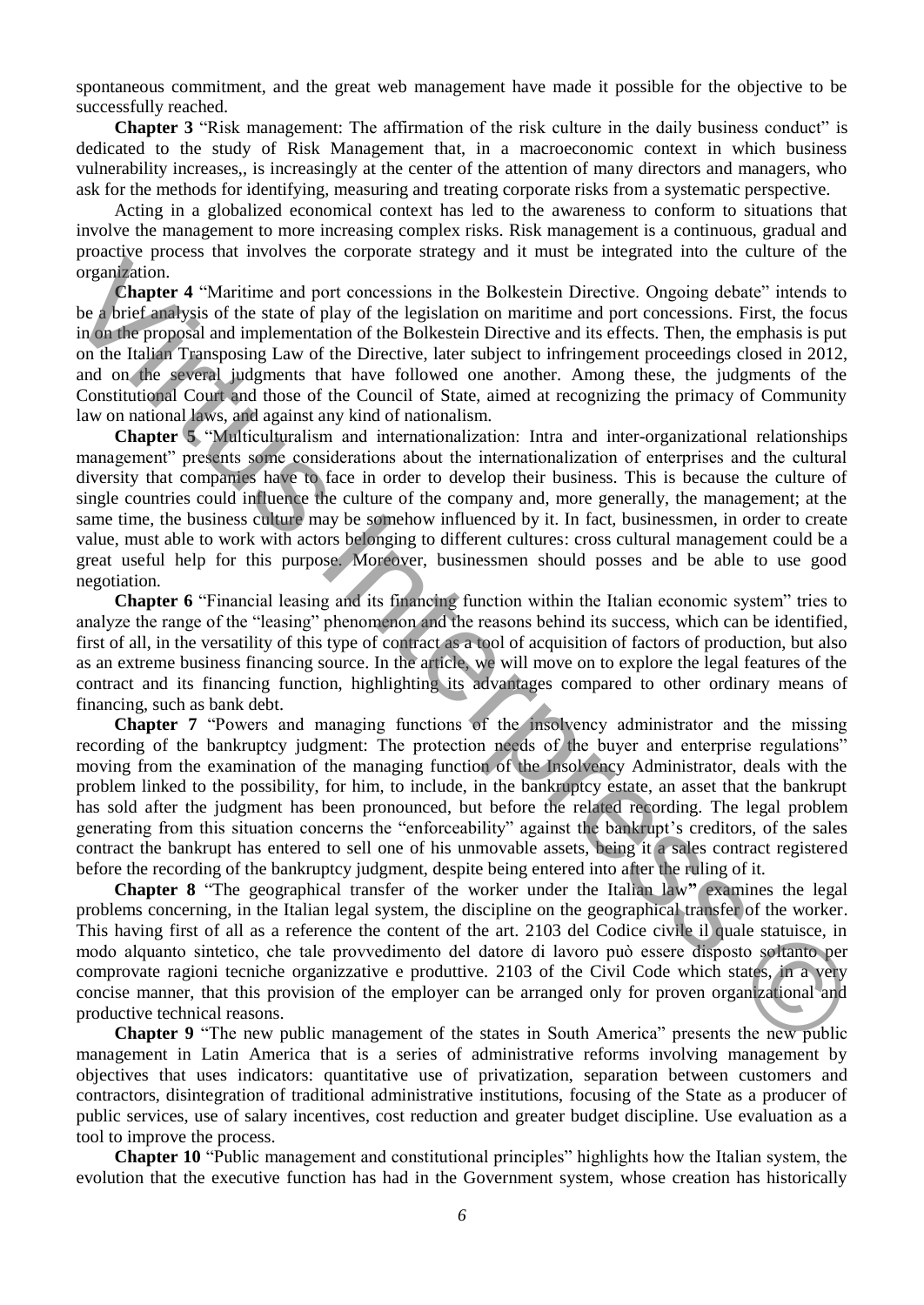been centered on the constitution of a professional bureaucracy as a tool for the exercise of public authority, has inextricably linked the concept of public employment and modern Government: the State conducts activities and covers function whose management depends from the bureaucratic mechanism.

**Chapter 11** "The corruption phenomenon: Regulatory and managerial aspects" proposes an organic analysis of the Anti-Corruption Law: Law No.190 of 2012, adopted by the National Legislator in response to the proliferation of the harmful practices damaging the country and in compliance with precise international directions from the UN Merida Convention and the Conventions approved by the Council of Europe.

**Chapter 12** "The controversial discipline on subcontracting in the New Code of Procurement" shows that The New Code of Procurement, as well as the subsequent corrective decree of 2017, intervene significantly on the controversial matter of subcontracting, leaving many questions unresolved. They show an ambivalent attitude of the Italian legislator between favor, also in the light of the suggestions coming from the EU law, and a restrictive application, in turn dictated by the often elusive use of the legislation on the matter that has actually been done.

**Chapter 13** "The relationship between tourism and sport in a civil setting", in light of the jurisprudence and the norms of the Italian Civil Code, intends to focus the attention on the two relevant civil profiles of the aforementioned phenomenon, namely: the protection of the personality, on the one hand, and the contractual autonomy on the other. During the course of the work, the relevance that sports activities are increasingly acquiring in the tourism market will emerge, impacting on the reconstruction of the causal profile of the relative contracts (as in the sponsorship contract).

**Chapter 14** "Reform of the third sector and religious organizations" analyzes not only the contents of the 2016 law and the implementation decrees of 2017 but focuses specifically on the role that civilly recognized religious organizations have in the reform. Starting from the secular commitment that the religious confessions, and the Catholic in the parish, have in the social sector, it is necessary to highlight the new relations between the ecclesiastical law and the common law that emerged following the Third sector reform, the aspects of the reform that most closely interest the religious organizations and the ways in which these institutions can participate in the reform continuing to provide their valuable contribution in implementing the principles of charity, solidarity and subsidiarity. stantially on the controversial matter of subcommeting, leaving many questions are subcommetically the probe and any interpret in the standard and any interpret of the matter of the standard and any interpret of the matte

**Chapter 15** "Public goods and tourism companies: Social purposes and use of the marine demanium" has the aim to find interdependencies with the structure of the tourist enterprise, aimed at enhancing the social and economic aspects of society and distinguished by a typical offer of cultural, environmental and tourist assets, enhancing the a private sense of the activity aimed at affirming the public's interest in the appropriate professional and organizational skills of the sector operators.

**Chapter 16** "The phenomenon of corruption: With particular attention on the economic and institutional effects and on the level of perception of crime" analyses the complex and systematic phenomenon of corruption which regards all areas of civil society and prevents institutions from operating correct The negative repercussions on the level of economic efficiency as a consequence of the offence of corruption influence negatively the reputation and credibility of a country and strongly lowers the level of social well-being.

In **Chapter 17** "Big Data Analytics in public administration: Legal and economic profiles" the author shows how the Bid Data revolution represents a great opportunity for the relaunch of the public and private sector, granting a better future efficiency and cost effective services.

**Chapter 18** "The conciliation in canonic administrative process" analyzes the duty of Catholics to avoid any contention, in the field of the Canonic Administrative Process, in case of appeals against acts issued by the ecclesiastical authority and the attempt at conciliation. Later on, it elaborates on the provision of can. 1733 of the Code of Canon Law concerning the possibility of establishing in the diocese an office or council whose function is to seek and suggest equitable solutions to settle the controversy. The particular law produced on the subject has been examined with a specific reference to the intervention of the Italian Episcopal Conference.

**Chapter 19** "Labour flexibility policies and unemployment" presents some key elements of the theoretical debate on the labor market liberalization and proposes a simple econometric analysis of the relationship between labour protection (EPL) and unemployment. It is obviously important to establish if there is a correlation between EPL and unemployment. Especially if economic policies are required in order to recover a wide employment loss, like the one occurred during the crisis started ten years ago.